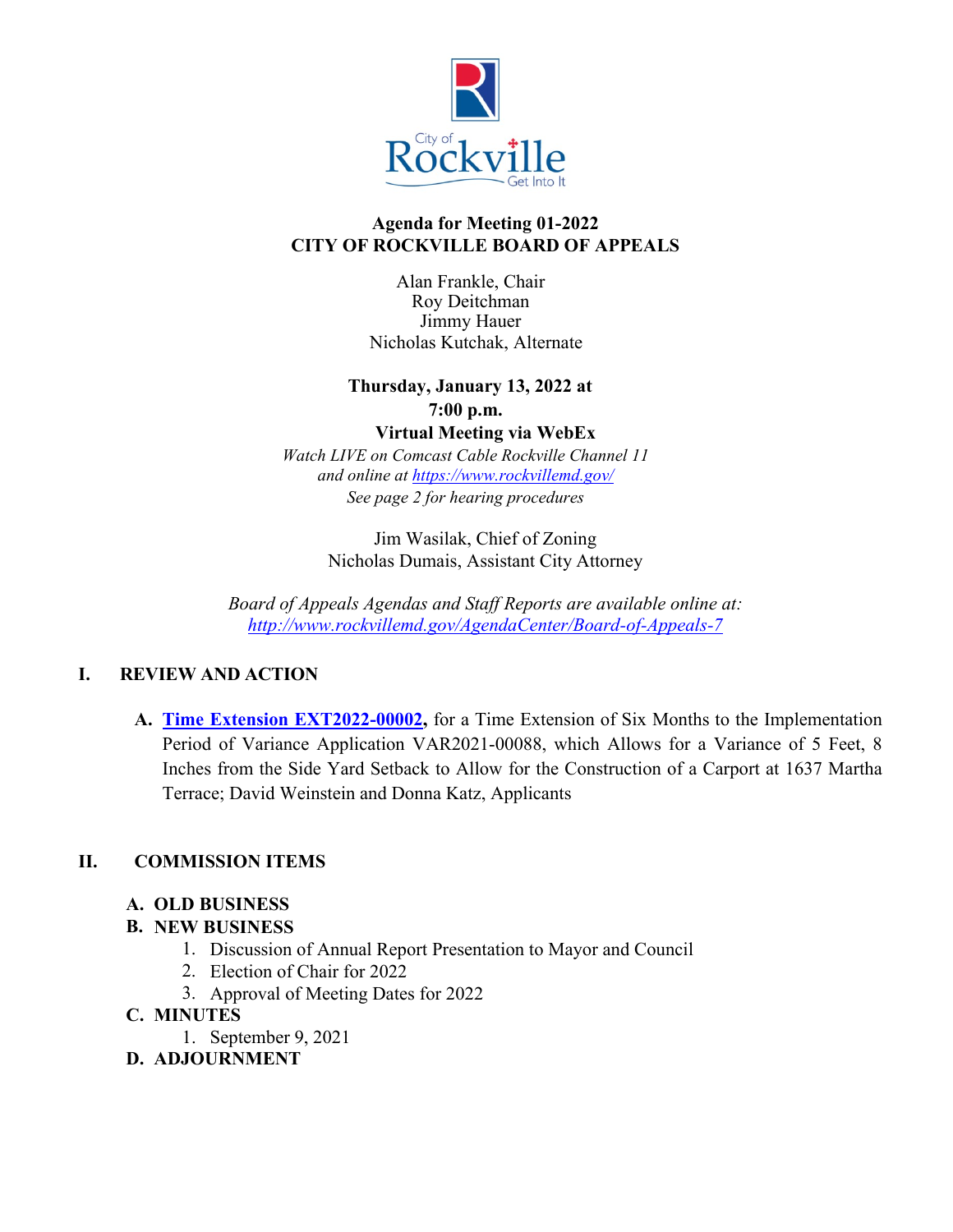Board of Appeals Meeting No. 01-2022 January 13, 2022

#### **ONLINE MEETING AND PUBLIC HEARING PROCEDURE**

#### **I. Meeting Platform: WebEx**

**A.** Applicant Access: Provided by PDS/IT

- **B.** Access for Oral Testimony and Comment: Provided by PDS/IT
- **C.** If during the hearing a party wishes to make additional comment or to specifically request the opportunity to engage in cross-examination following specific testimony, the party must contact the Host by email at  $jwasilak@rockvilled.gov$  or by text at (202) 839-0305 with the specific request. The Host will inform the Board. The Board, in its sole discretion, will determine if the party may be heard.

#### **II. Pre-Meeting Preparations/Requirements:**

**A.** Written Testimony and Exhibits –

Written testimony and exhibits may be submitted by email to Jim Wasilak, Staff Liaison to the Board of Appeals, at [jwasilak@rockvillemd.gov](mailto:jwasilak@rockvillemd.gov), or by mail, and must be received no later than eight (8) days in advance of the hearing.

**B.** WebEx Orientation for Applicants –

Applicants must contact the planning case manager assigned to the Application no later than five (5) days in advance of the hearing in order to schedule WebEx orientation, which must be completed prior to the hearing.

**C.** Oral Testimony –

i. Applicants – Applicants must provide to Planning and Development Services ("PDS") Staff a list of presenters and witnesses who will testify on behalf of the Application. The list must be provided to PDS Staff no later than five (5) days prior to the date of the hearing.

ii. Testimony/Comment in favor of an Application – Any member of the public who wishes to comment in favor of an Application must submit their name to PDS Staff no later than two (2) days in advance of the hearing to be placed on the testimony list. If a member of the public is unable to meet the deadline to be placed on the testimony list, they can submit written testimony to the Staff Liaison to the Board of Appeals, at  $\frac{1}{1}$  wasilak $\omega$ rockvillemd.gov by 12:00 p.m. on the date of the hearing.

iii. Testimony/Comment opposing an Application – Any member of the public who wishes to comment in opposition to an Application must submit their name to PDS Staff no later than two (2) days in advance of the hearing to be placed on the testimony list. If a member of the public is unable to meet the deadline to be placed on the testimony list, they can submit written testimony to the Staff Liaison to the Board of Appeals, at [jwasilak@rockvillemd.gov](mailto:jwasilak@rockvillemd.gov) by 12:00 p.m. on the date of the hearing.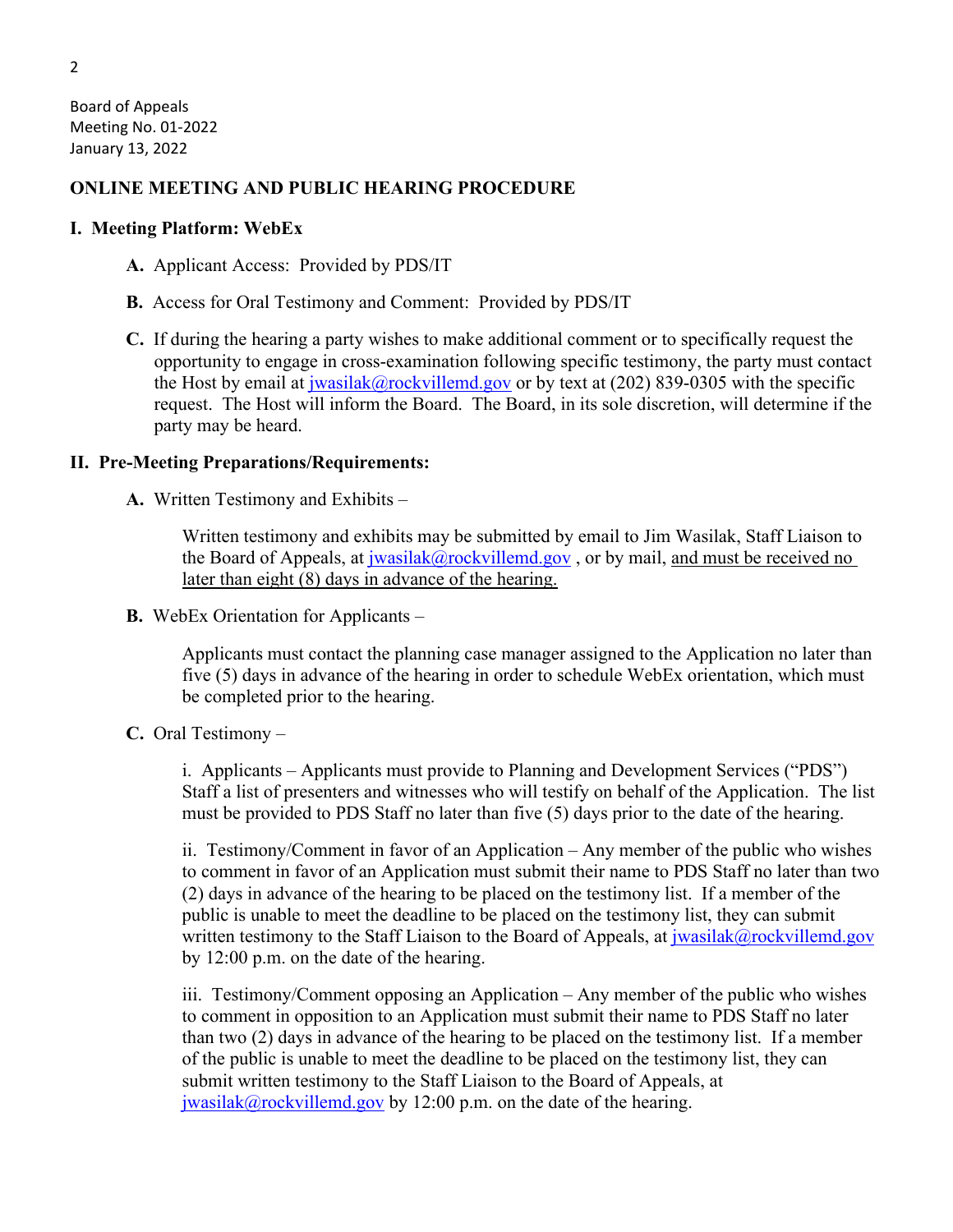Board of Appeals Meeting No. 01-2022 January 13, 2022

#### **III. Conduct of Online Meeting and Public Hearing:**

The Meeting and Public Hearing will be held in accord with the Board of Appeals Rules of Procedure.

The Board of Appeals, at its discretion, reserves the right to continue the hearing until another date.

#### **A**. Public Hearing

i. Staff presentation or report and recommendation.

ii. Testimony of representative of other Board or Commission, if any – limited to ten (10) minutes each.

iii. Applicant presentation in support of the Application – limited to fifteen (15) minutes.

iv. Testimony in favor of the Application – The Board will sequentially recognize each person on the support testimony list and ask the host to allow the speaker to speak. Each speaker must wait to be specifically recognized by the Board before speaking. Testimony is limited to three (3) minutes for each individual and limited to five (5) minutes for each civic association.

v. Testimony in opposition to the Application – The Board will sequentially recognize each person on the opposition testimony list and ask the host to allow the speaker to speak. Each speaker must wait to be specifically recognized by the Board before speaking. Testimony is limited to three (3) minutes for each individual and limited to five (5) minutes for each civic association.

vi. Rebuttal testimony of the Applicant – limited to ten (10) minutes.

vii. Additional comment, if any, on the Application – The Board will ask if there is any further comment. Any participant seeking to provide additional comment may ask to speak at this time and must do so by either emailing the Host at  $j$ wasilak $@$ rockvillemd.gov or texting at (202) 839-0305. The Host will inform the Board if there are previous participants who wish to provide additional comment and list each speaker by name. The Board will sequentially recognize each speaker and ask the Host to allow the speaker to speak. Each speaker must wait to be specifically recognized by the Board before speaking. Additional comment is limited to three (3) minutes each.

viii. Applicant closing argument, if any – limited to five (5) minutes each.

ix. Board Discussion and Decision